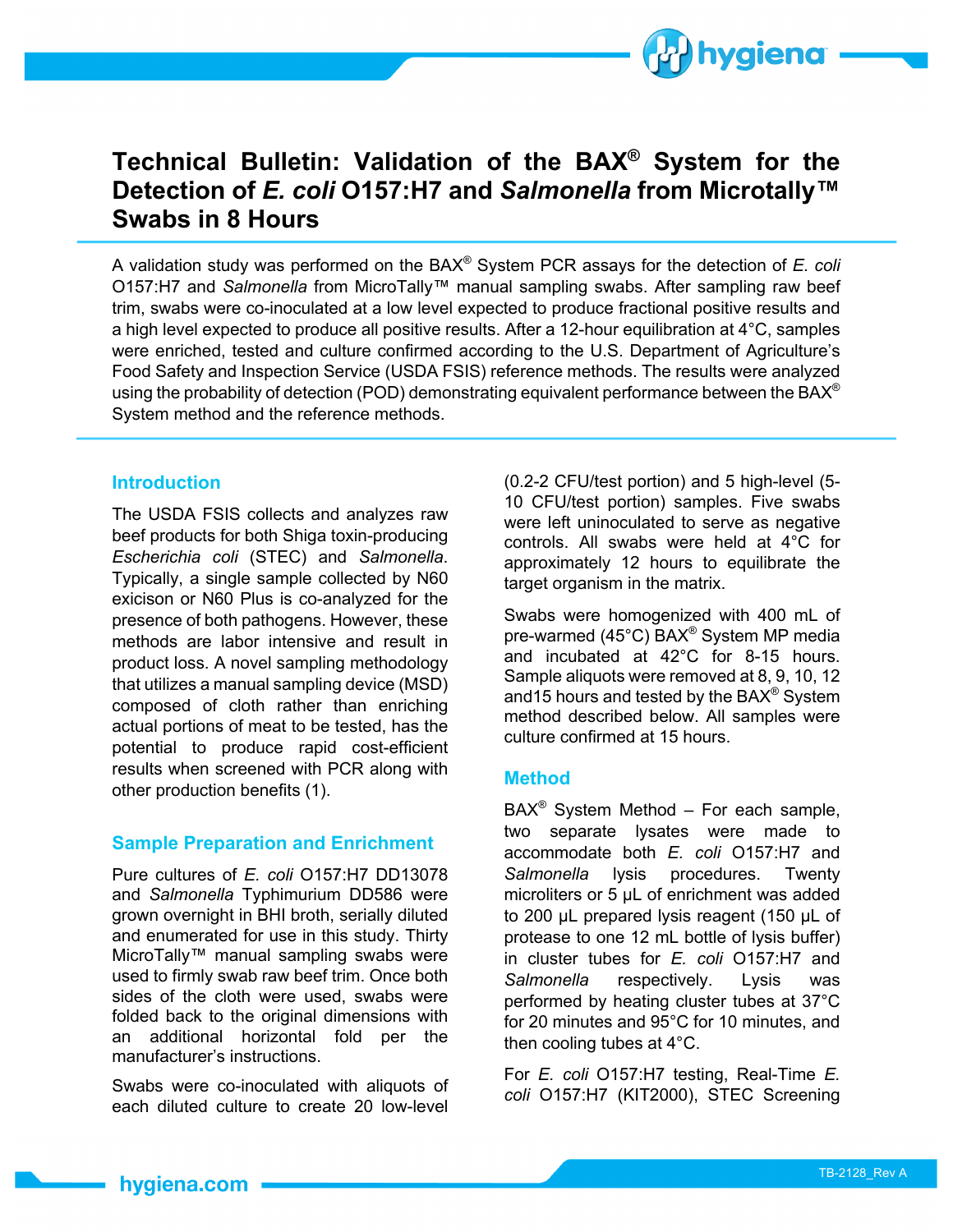

(KIT2021) and *E. coli* O157:H7 Exact (KIT2039) PCR tubes were hydrated with 30 µL of lysate.

For *Salmonella* testing, Real-Time *Salmonella* (KIT2006) PCR tubes were hydrated were 30 µL of lysate and held on a chilled (4°C) PCR cooling block for 10 minutes and *Salmonella* 2 (KIT2011) PCR tubes were hydrated with 50 µL of lysate. All PCR tubes were capped securely and loaded into the BAX® System Q7 instrument. A full process was run according to the procedures described in the BAX® System User Guide.

Reference Method – Each sample was confirmed by culture regardless of BAX® System results following the USDA FSIS MLG Method 5C.00 for the Top Seven Shiga Toxin-Producing *Escherichia coli* (STECs) and the USDA FSIS MLG Method 4.10 for *Salmonella*.

## **Results and Discussion**

For *E. coli* O157:H7, all PCR assays returned positive results for 17/20 low spiked samples and 5/5 high spiked samples at each timepoint (8, 9, 10, 12 and 15 hours). All results were identical to culture (Table 1).

For *Salmonella*, all PCR assays returned positive results for 12/20 low spiked samples and 5/5 high spiked samples at each timepoint. All results were identical to culture (Table 1).

For the method comparison, the results of matched samples from the low-level inoculation tested by both the BAX® System method and reference culture method were analyzed using the probability of detection (POD). No significant difference between the methods were observed for either *E. coli* O157:H7 or *Salmonella* at any timepoint (Table 2).

| Table 1. BAX <sup>®</sup> System Presumptive vs. Confirmed Results |                           |                                   |    |                                                              |                |                 |                 |          |                 |  |  |
|--------------------------------------------------------------------|---------------------------|-----------------------------------|----|--------------------------------------------------------------|----------------|-----------------|-----------------|----------|-----------------|--|--|
| <b>Sample</b><br><b>Type</b>                                       | <b>Target</b><br>Organism | <b>CFU/Test</b><br><b>Portion</b> | N  | <b>BAX<sup>®</sup></b> System Presumptive<br><b>Positive</b> |                |                 |                 |          | <b>Culture</b>  |  |  |
|                                                                    |                           |                                   |    | 8 <sub>h</sub>                                               | 9 <sub>h</sub> | 10 <sub>h</sub> | 12 <sub>h</sub> | 15h      | <b>Positive</b> |  |  |
| MicroTally™<br>Swabs                                               | E. coli<br>O157:H7        | Control                           | 5  | $\Omega$                                                     | $\Omega$       | $\Omega$        | $\mathbf{0}$    | $\Omega$ | 0               |  |  |
|                                                                    |                           | 1.27                              | 20 | 17                                                           | 17             | 17              | 17              | 17       | 17              |  |  |
|                                                                    |                           | 12.7                              | 5  | 5                                                            | 5              | 5               | 5               | 5        | 5               |  |  |
|                                                                    | Salmonella<br>Typhimurium | Control                           | 5  | $\Omega$                                                     | $\Omega$       | $\mathbf{0}$    | $\mathbf{0}$    | $\Omega$ | 0               |  |  |
|                                                                    |                           | 1.16                              | 20 | 12                                                           | 12             | 12              | 12              | 12       | 12              |  |  |
|                                                                    |                           | 11.6                              | 5  | 5                                                            | 5              | 5               | 5               | 5        | 5               |  |  |